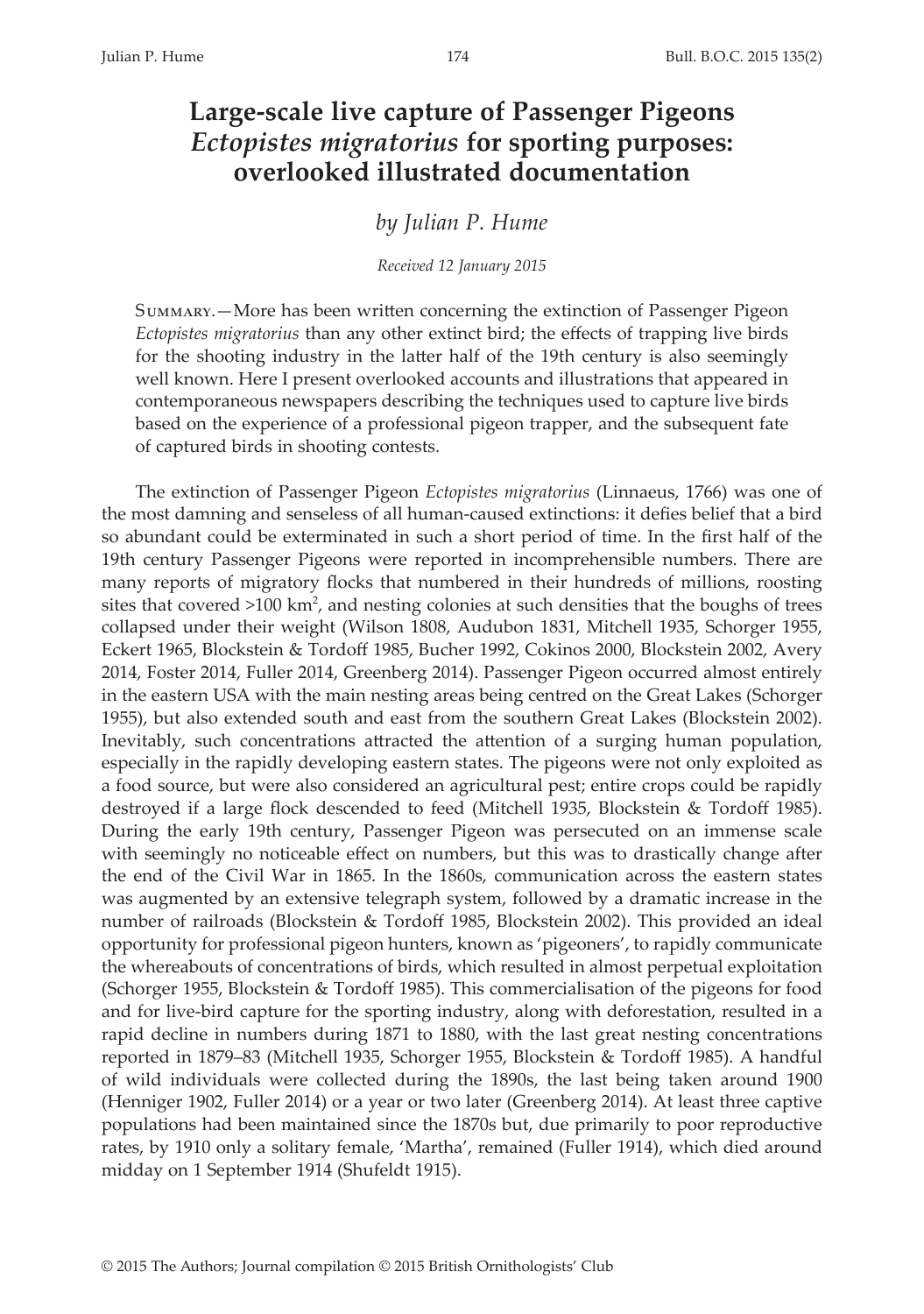Illustrations of Passenger Pigeon trapping and shooting were published in various contemporary newspapers, most notably in *Frank Leslie's Illustrated Newspaper* (*FLIN* hereafter) and *The Illustrated Sporting and Dramatic News* (*ISDN*). An illustration appeared in the 21 September 1867 edition of *FLIN* (vol. XXV, no. 625, p. 8) entitled 'Netting wild pigeons in New England', with an accompanying image entitled 'Shooting wild pigeons in Iowa' (Fig. 1). Another illustration published in *ISDN* on 3 July 1875 entitled 'Winter sports in northern Louisiana: shooting wild pigeons. – sketched by Smith Bennett', which is the most frequently reproduced, was discovered by the author and natural historian Paul Hahn in a small barber's shop in Toronto (Mitchell 1935: 121; E. Fuller pers. comm. 2014; Fig. 2). Schorger (1955) considered this illustration to be the most accurate of all contemporary portrayals, and shows a somewhat similar scene as that in *FLIN* (Fig. 1).

Schorger (1955: 300) briefly mentioned images of pigeon-trapping techniques and shooting tournaments that appeared in various newspapers, which have never been fully reproduced. One of these includes a historically important full-page illustration published in *FLIN*, on 2 July 1881, entitled 'The sportsmen's tournament at Coney Island.—Methods of trapping and transporting the pigeons for use in the contests.—From sketches by a staff artist', depicting the techniques employed in trapping live Passenger Pigeons for sporting contests. The illustration and text are reproduced here in their entirety for the first time (Fig. 3). The accompanying text entitled 'Wild pigeons for the sportsmen's tournament' includes an extra illustration of a pigeon trap (Fig. 4) and important documentation about trapping techniques and pigeon ecology, all based on the recollections of a professional pigeoner. The newspaper *Harper's Weekly* (*HW* hereafter), published on 9 July 1881, one week after the above-mentioned *FLIN* article, contains another overlooked illustration entitled 'Sportsmen's Convention – Pigeon shooting at the Brighton Beach Fair Grounds, Coney Island', and it is also reproduced here in its entirety for the first time (Fig.5).

#### **Frank Leslie's Illustrated Newspaper**

Frank Leslie (29 March 1821–10 January 1880) was born in England but made his name as a newspaper and family periodical publisher in the USA, illustrating and engraving many pictures himself (Peterson 1933). *Frank Leslie's Illustrated News*, which was originally entitled *Leslie's Weekly*, was first published in 1855 in New York and ran until 1922 (*ibid*). This newspaper was most famous for its detailed descriptive and illustrative coverage of the American Civil War, but also treated general interest topics such as natural history.

*Shooting wild pigeons in Iowa* **(***FLIN***, 21 September 1867)**.—The Passenger Pigeon illustration 'Shooting wild pigeons in Iowa' (Fig. 1) is accompanied by an interesting account concerning the destruction that these birds caused to agricultural crops, being described as a 'perfect scourge' to the farming community in Iowa. It reads:

'The farmers of many of the western counties of Iowa were much troubled with pigeons in the spring; in fact, the hordes became a perfect scourge. Vast flocks made their appearance, the air in many places being literally darkened, and having migrated a long distance from the South, they were very voracious. These flocks lit upon the fields of the new-sown corn, and rolling over and over like the waves of the sea, picked up every kernal [*sic*] of grain in sight. It was impossible to drive them away; they being unmindful of the firing of guns, throwing of stones, shouting of men, or barking of dogs; and it was an easy task to kill any number of them with a pole.'

'One farmer, residing two miles east of Independence, had sown three acres of wheat, and was preparing to harrow it in, when the pigeons made their appearance, and gobbled every kernal [sic] before he could get it covered. Some fields containing forty acres were absolutely covered with pigeons, and although sportsmen waged an incessant warfare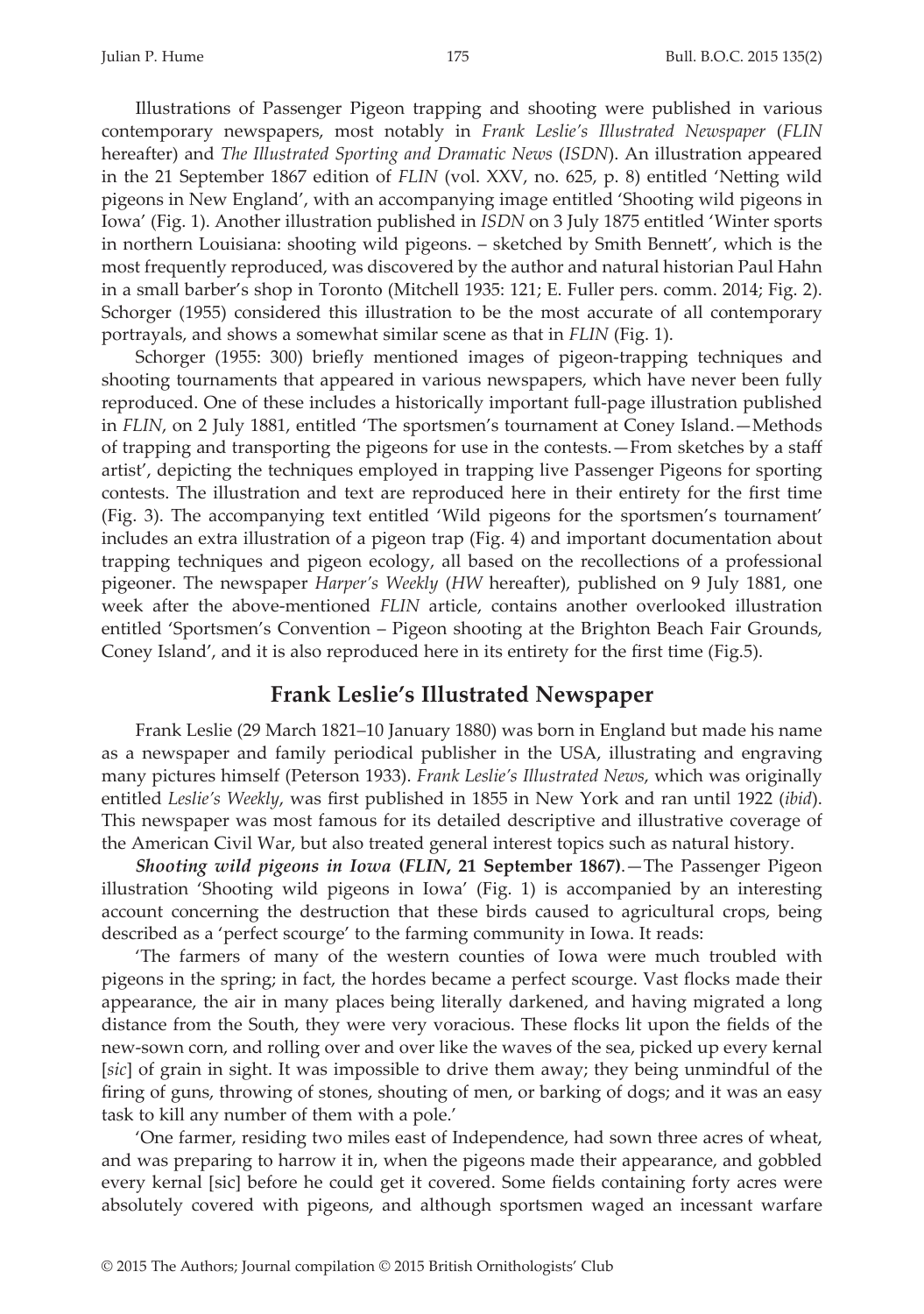

Figure 1. The full-page spread that appeared in the 2 July 1867 edition of *Frank Leslie's Illustrated Newspaper* (vol. XXV, no. 625, p. 8) entitled 'Netting wild pigeons in New England' (above) with an accompanying image entitled 'Shooting wild pigeons in Iowa' (below). From the author's personal collection.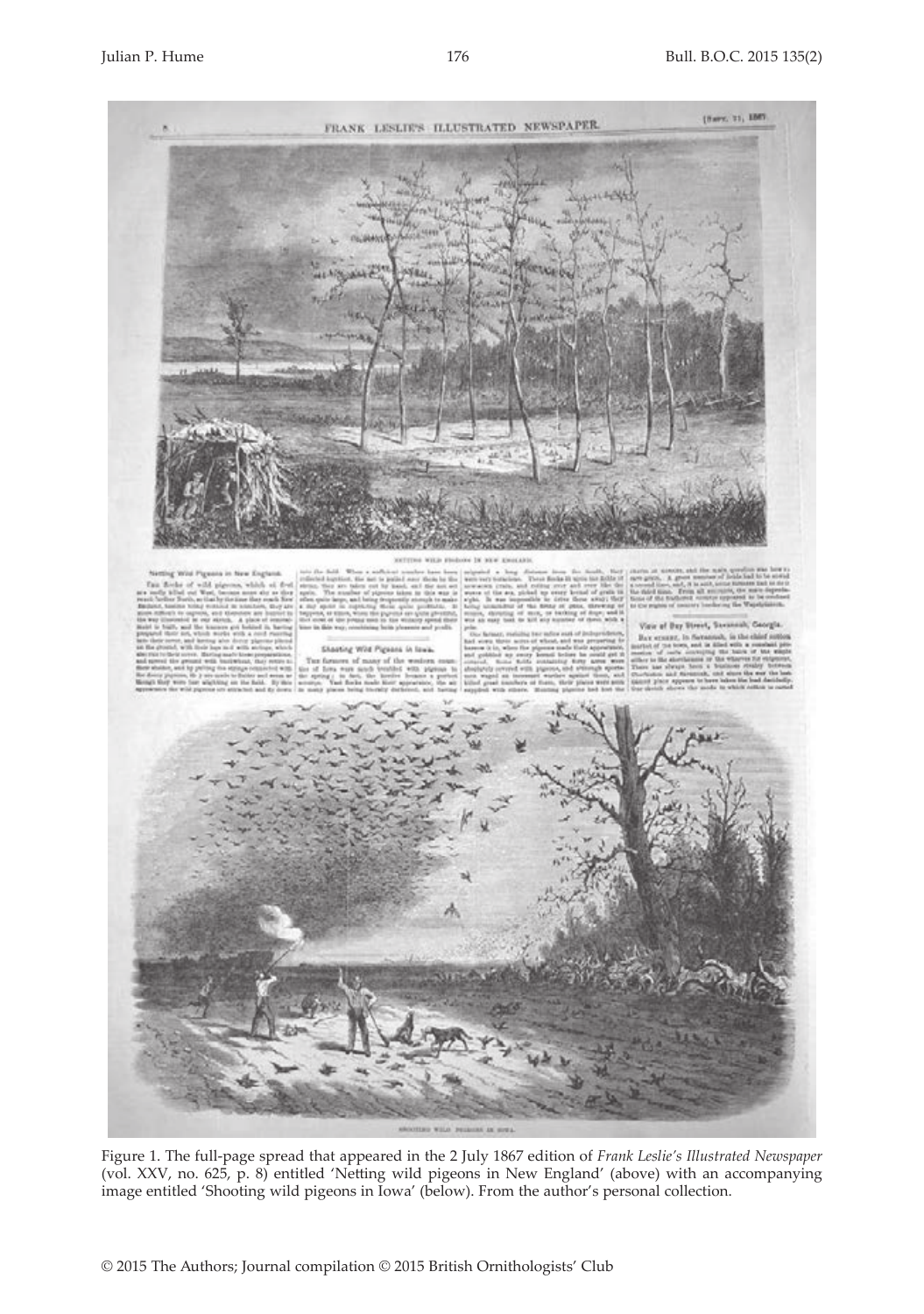

Figure 2. The full-page spread of the much-reproduced illustration 'Winter sports in northern Louisiana: shooting wild pigeons. – sketched by Smith Bennett', which appeared on p.332 in *The Illustrated Sporting and Dramatic News* on 3 July 1875. From the author's personal collection.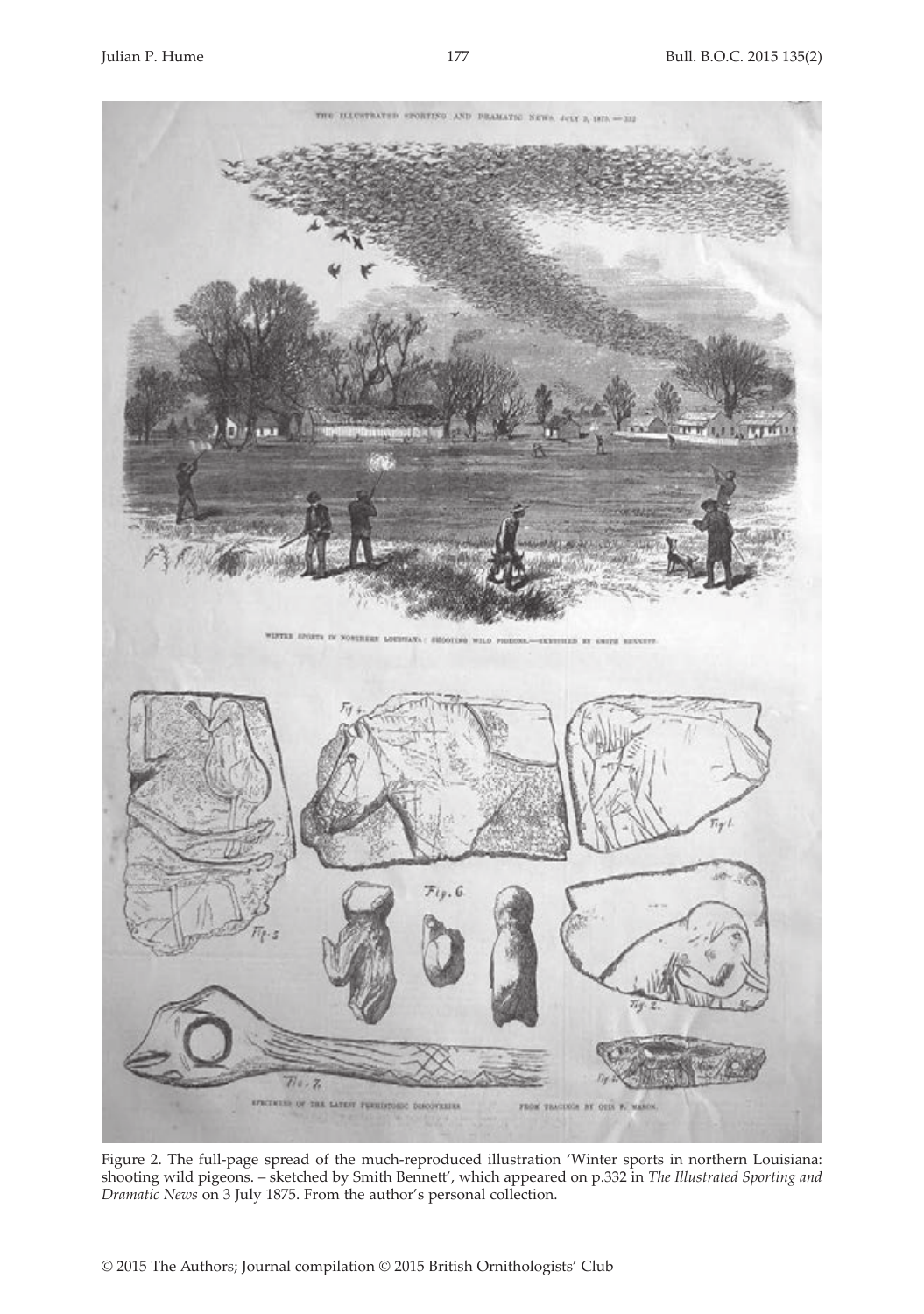

Figure 3. The full-page spread that appeared in the 2 July 1881 edition of *Frank Leslie's Illustrated News* (vol. LII, no. 1344, pp. 299–300). The illustration on p. 300 is entitled 'The sportsmen's tournament at Coney Island.— Methods of trapping and transporting the pigeons for use in the contests.—From sketches by a staff artist.' Note the incredible density of birds captured in the trap-net (centre right). From the author's personal collection.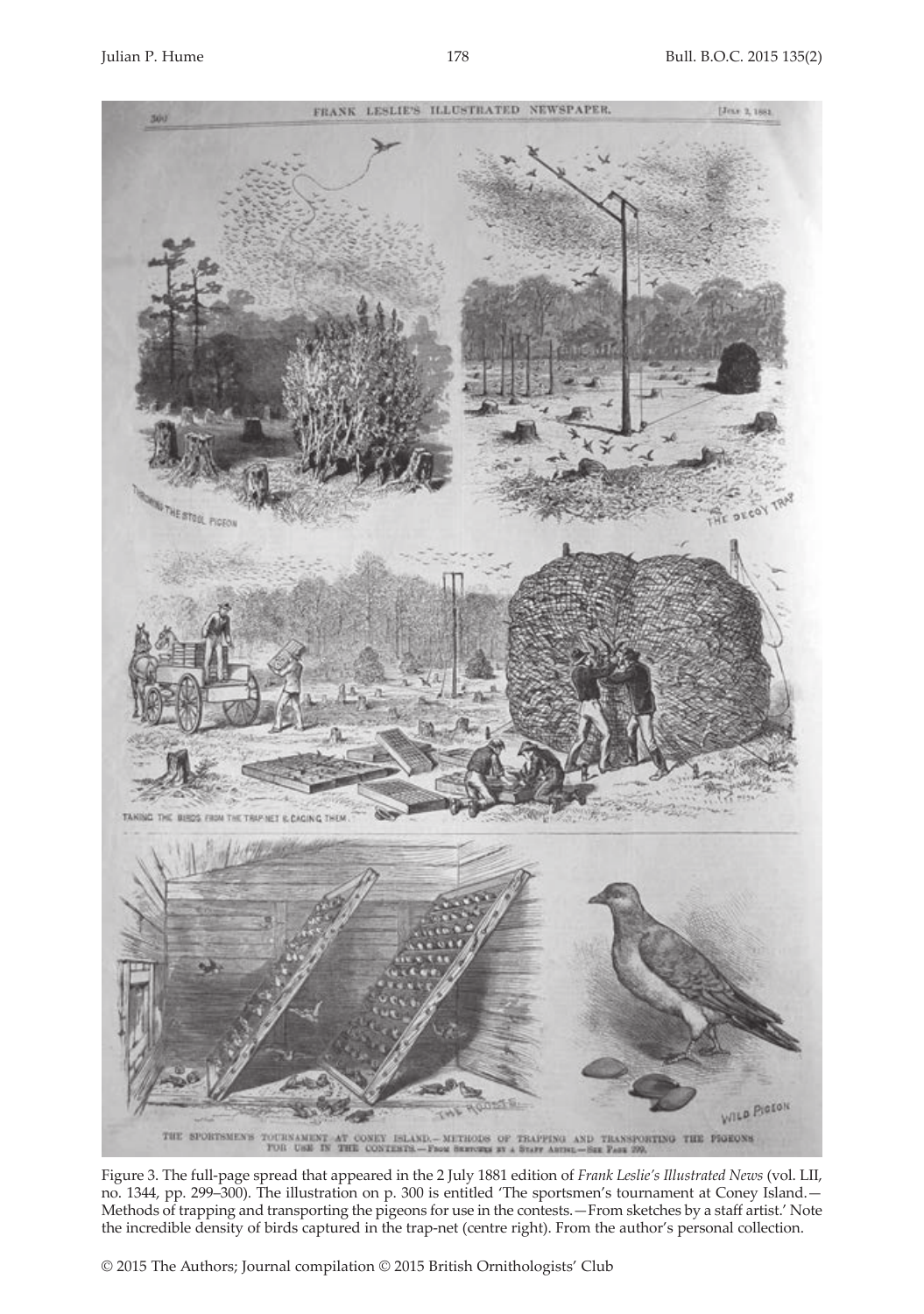

Figure 4. The illustration 'The pigeon trap' on p. 299 that accompanied the article entitled 'Wild pigeons for the sportsmen's tournament'. From the overlooked article that appeared in 2 July 1881 edition of *Frank Leslie's Illustrated News* (vol. LII, no. 1344, pp. 299–300).

against them, and killed great numbers of them, their places were soon supplied with others. Hunting pigeons had lost the charm of novelty, and the main question was how to save grain. A great number of fields had to be sowed a second time, and, it is said, some farmers had to do it the third time. From all accounts, the main depredations of the feathered scourge appeared to be confined to the region of country bordering the Wapsipinicon.'

*Wild pigeons for the sportsmen's tournament* **(***FLIN***, 2 July 1881)**.—This overlooked article appeared in *FLIN* on 2 July 1881 (vol. LII, no. 1344, pp. 299–300). The accompanying account to the illustration (Fig. 3) appeared on p. 299, and is based on an interview with Mr. W. P. Thomas, a professional 'pigeoner' from Phillipsburg, New Jersey. The shooting of live pigeons for sport had become extremely popular, and trap-shooting, which involved the controlled release of birds from specially designed traps, was a lucrative business (Mitchell 1935, Schorger 1955). The article reads:

'The business of trapping pigeons for field sport, as carried out this year in the Western States and Territories, has attained extensive proportions. Heretofore, the pigeons have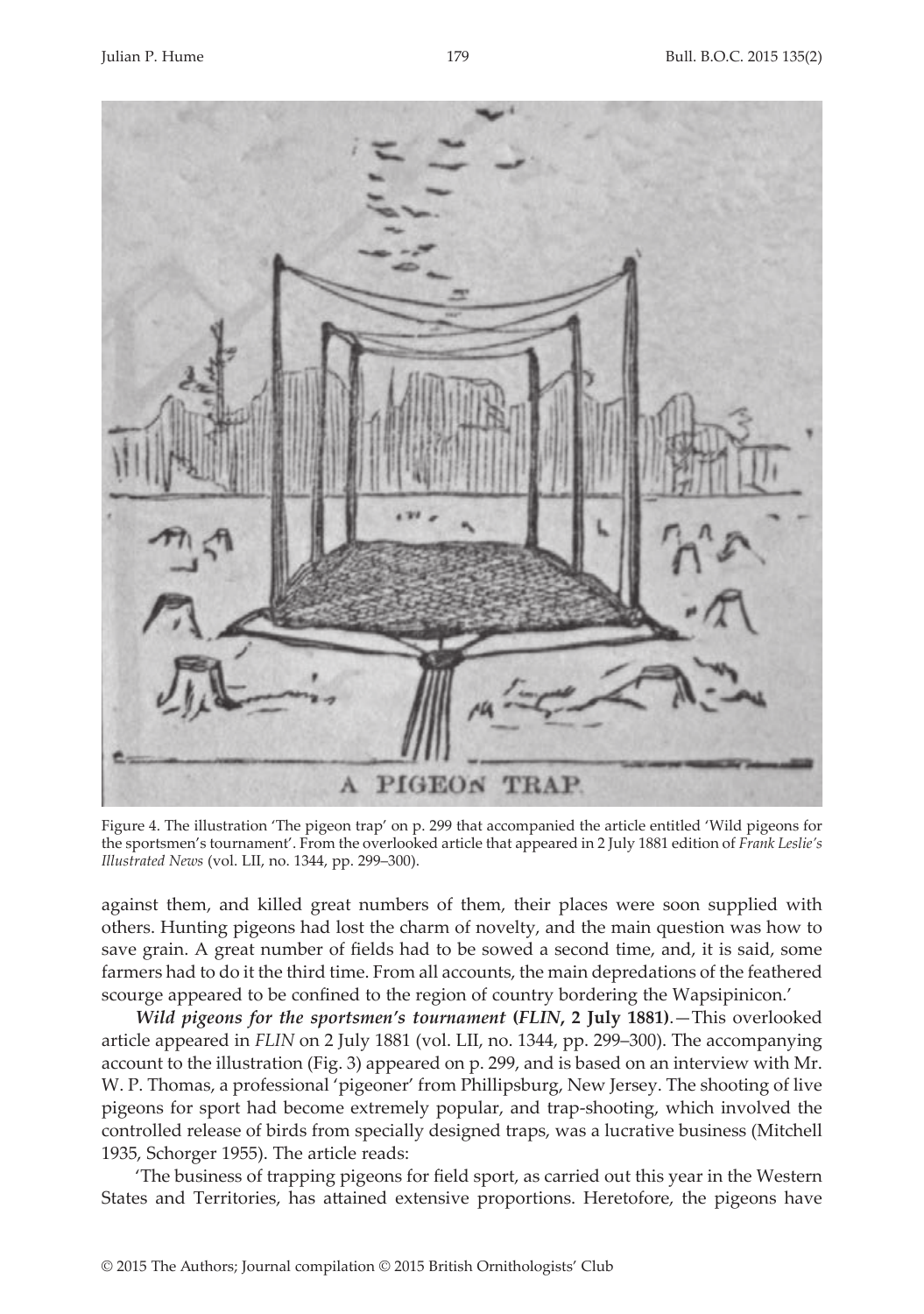

Figure 5. The overlooked full-page illustration entitled 'Sportsmen's convention—Pigeon shooting at the Brighton Beach Fair Grounds, Coney Island. Drawn by T. De Thulstrup', which appeared on p. 444 in the 11 July 1881 edition of *Harper's Weekly* (vol. XXV, no. 1280, pp. 443–444). The image bottom right records the ultimate fate of most captured Passenger Pigeons.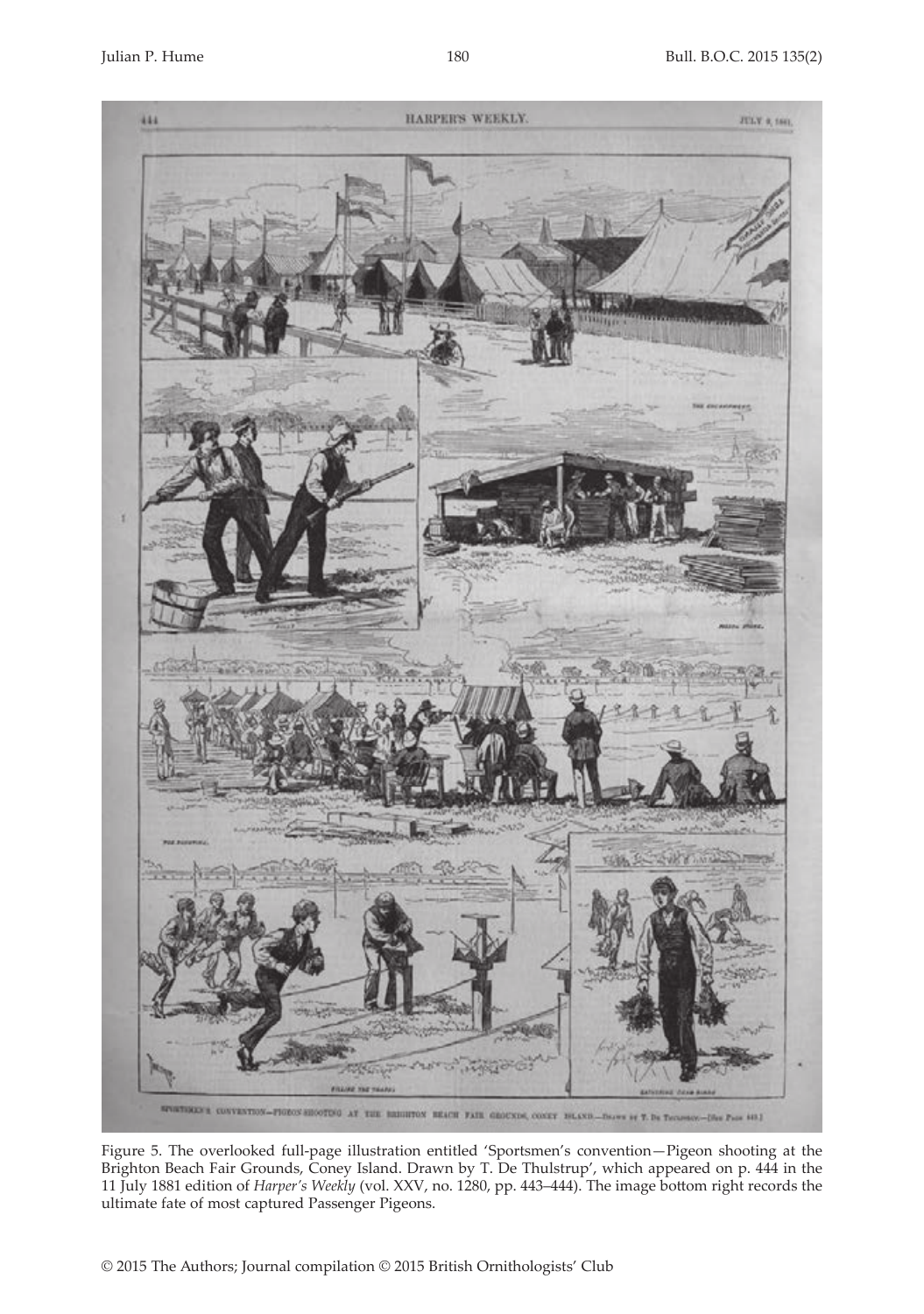roosted in Pennsylvania and Michigan. But this year, owing to the late cold spring, they did not come as far north as usual, and they made a roost in the Pottawattamie Reservation of the Indian Territory, 119 miles away from the nearest railway station. The trappers transported in wagons their lumber and supplies to the vicinity of the roost, three days being occupied in the journey. Mr. W. P. Thomas, of Phillipsburg, New Jersey, who had contracted to supply wild pigeons to the New York State Sportsmen's Association, states that the roost is the largest he has ever seen.'

"The country there," he said, in a recent interview, "is thickly grown over with what they call post-oak timber. The acorns are so abundant that it is a splendid feedingground for the pigeons. I went into the roost for about ten miles without finding any signs of an end. Every tree was thick with pigeons, their weight the branches bending down. When the birds have been coming home from the feeding-grounds in the evening, I have seen a stream about a mile broad flow through the air for two hours thick enough to hide the sun, and making a noise like thunder. I should judge the roost to be about twenty miles long and fifteen broad."

of the trappers. The nets used will cover a decoys *c*.1870. Taken from Paxson (1917).space of forty feet by thirty. One end of the net is fastened to a rope, which is drawn

taut, so that when let go the net is thrown out like an arrow, falling upon the pigeons that have gathered in front of it. The pigeons are generally caught on their feeding-grounds or their water-beds. When a good feeding ground is located the nets are set, and the trapper puts himself in a hut of boughs at one end of the net line. Pigeons are saved from one season to another for use as decoys. When a flock of pigeons is seen coming, a pigeon is thrown up in the air to attract the attention of the flock, the bird being pulled down again with a string. This bird is called the flyer. Another decoy bird called the stool-pigeon is made use of at the same time. He is tied to a perch on the free end of a strip of iron band about four feet long. As the flock approaches a string is pulled, which makes the string bounce him up and down, and he flaps his wings to keep his balance. He presents the appearance to the approaching flock of a bird hovering over a feeding-ground, and they settle down around him. Mr. Thomas once saw sixty-seven dozen caught at one cast of the net, but thirty or forty dozen is an average big catch. Sometimes there will be only a dozen or so.'

'The pigeons are caught on water-beds as well as feeding-grounds. A water-bed is made by filling an excavation with water. The pigeons on their way home from feeding



ALBERT COOPER, SOLEBURY, PA. Trapper of Wild Pigeon with Blind Decoys, about 1870.

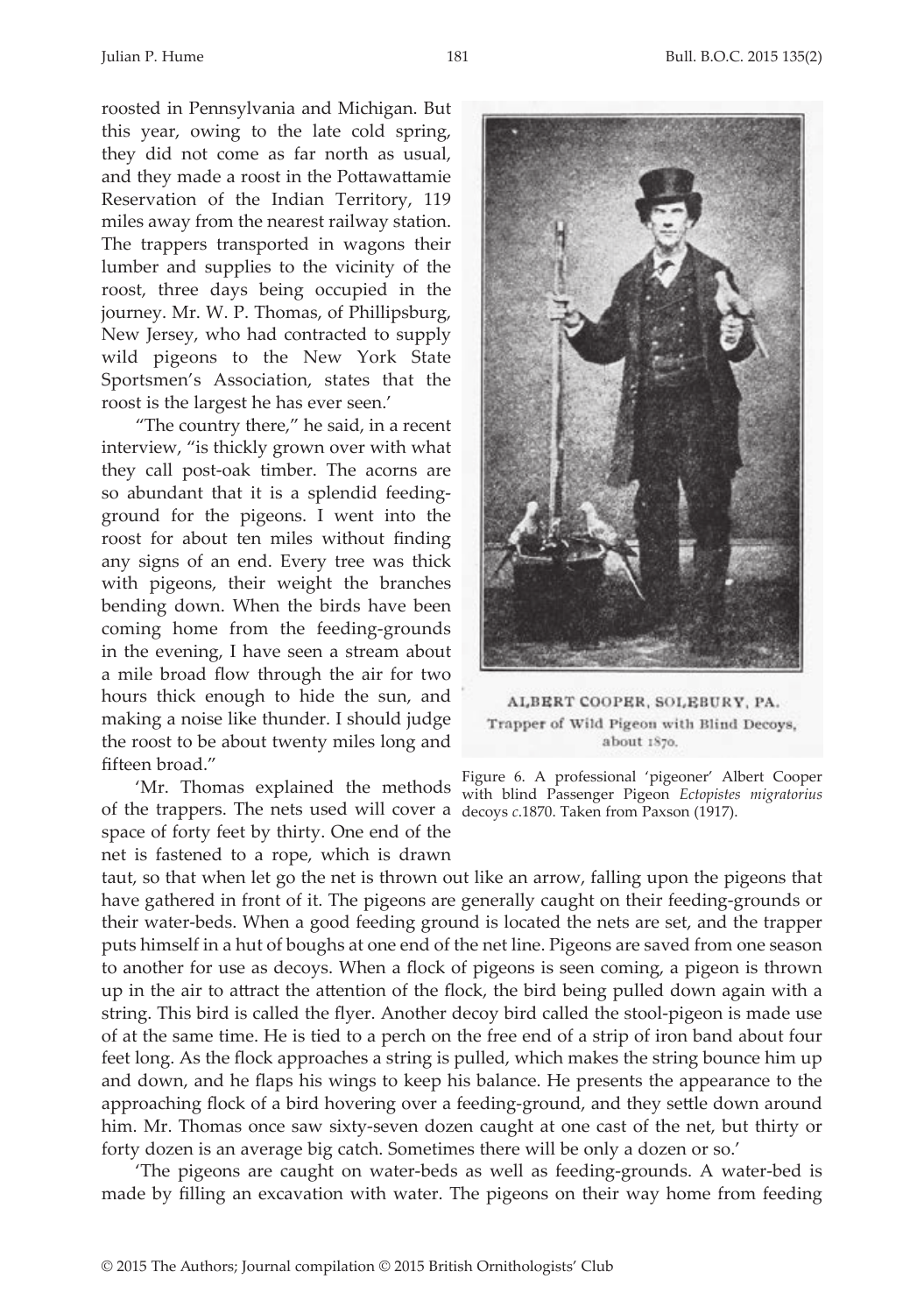will stop to drink, and are caught under the nets. Sometimes salt is used "This season" said Mr. Thomas, "the acorns were so plentiful that the birds did not have to search for feedinggrounds and did not decoy well. The water-beds did not draw well, either, as they had the Canada River, the water of which is alkaline, so that salt had no attention for them. We caught the most on gravel-beds along the river as they would settle down for stones to put in their crops to grind up the acorns."

 'Pigeons are methodical in their habits in these great roosts. Early in the morning the Tom flight occurs. This is composed of the male birds on their way to the feeding grounds. When they have fed and drunk, they return to the nests, and the female birds go to feed. The hen flight takes place between eight and nine o'clock. In the afternoon there is another Tom flight, and towards evening another hen flight. The birds stop for gravel or water on their way home from feeding.'

'The crates in which the birds are put when caught are simply large, flat coops. The netters are spread over an area of twelve or fourteen miles. Every evening the teams make a round and collect all the crates. It is now necessary to get the birds "on their feed," or else they will die. They are put in pens and given corn to eat, with plenty of water to drink. For several days after they are captured they will scarcely eat at all, and it is only after they have become accustomed to the change that they can be again crated and shipped.'

'In shipping them by rail two men travel in each car, and the pigeons are regularly fed and watered. On the 11th instant, a car containing 8,500, shipped from Atoka, in the Indian Territory, arrived at Jersey City, being the first instalment of the 20,000 which Mr. Thomas has contracted to supply to the Sportsmen's Association for the tournament now in progress at Coney Island. The pigeons were placed in pens, from which they will be taken as wanted. These pens are simply low, closed sheds. An inclined plane of slatted framework in each pen furnishes the pigeons with a roost, as shown in our illustration [Fig. 3].'

'These wild pigeons are smaller than the domestic pigeon. Their plumage is a mixture of slate and gray. They have long tail feathers, are birds of far quicker and stronger flight than ordinary pigeons.'

### **Harper's Weekly**

*Harper's Weekly* was first published in 1857 in New York and was created by Fletcher Harper and his brothers, with the final issue appearing in 1916 (Mott 1967). Like *FLIN*, *HW* published on a range of topics including coverage of the Civil War, and the publication attracted some of the best artists available at the time.

**Sportsmen's convention—Pigeon shooting at the Brighton Beach Fair Grounds, Coney Island (***HW***, 9 July 1881)**.—This full-page spread entitled 'Sportsmen's convention— Pigeon shooting at the Brighton Beach Fair Grounds, Coney Island. Drawn by T. De Thulstrup' (Fig. 6) appeared on p. 444 in the 9 July 1881 edition of *HW* (vol. XXV, no. 1280, pp. 443–444) with accompanying text on p. 443 entitled 'Pigeon shooting'. The sheer scale of the sport can be seen in the size of the encampment (top), and the image directly below shows the 'pigeon store' under a wooden cover, with each of the crates packed with live birds ready for the contest. The stack of empty crates outside, and the gathering by hired youths of dead birds (bottom right), is a grim reminder of the ultimate fate of live-captured Passenger Pigeons.

## **Discussion**

During the mid 1870s, such was the abundance of pigeon meat that the hunters could not recoup the financial costs of sending the bodies to market, which resulted in an increase

© 2015 The Authors; Journal compilation © 2015 British Ornithologists' Club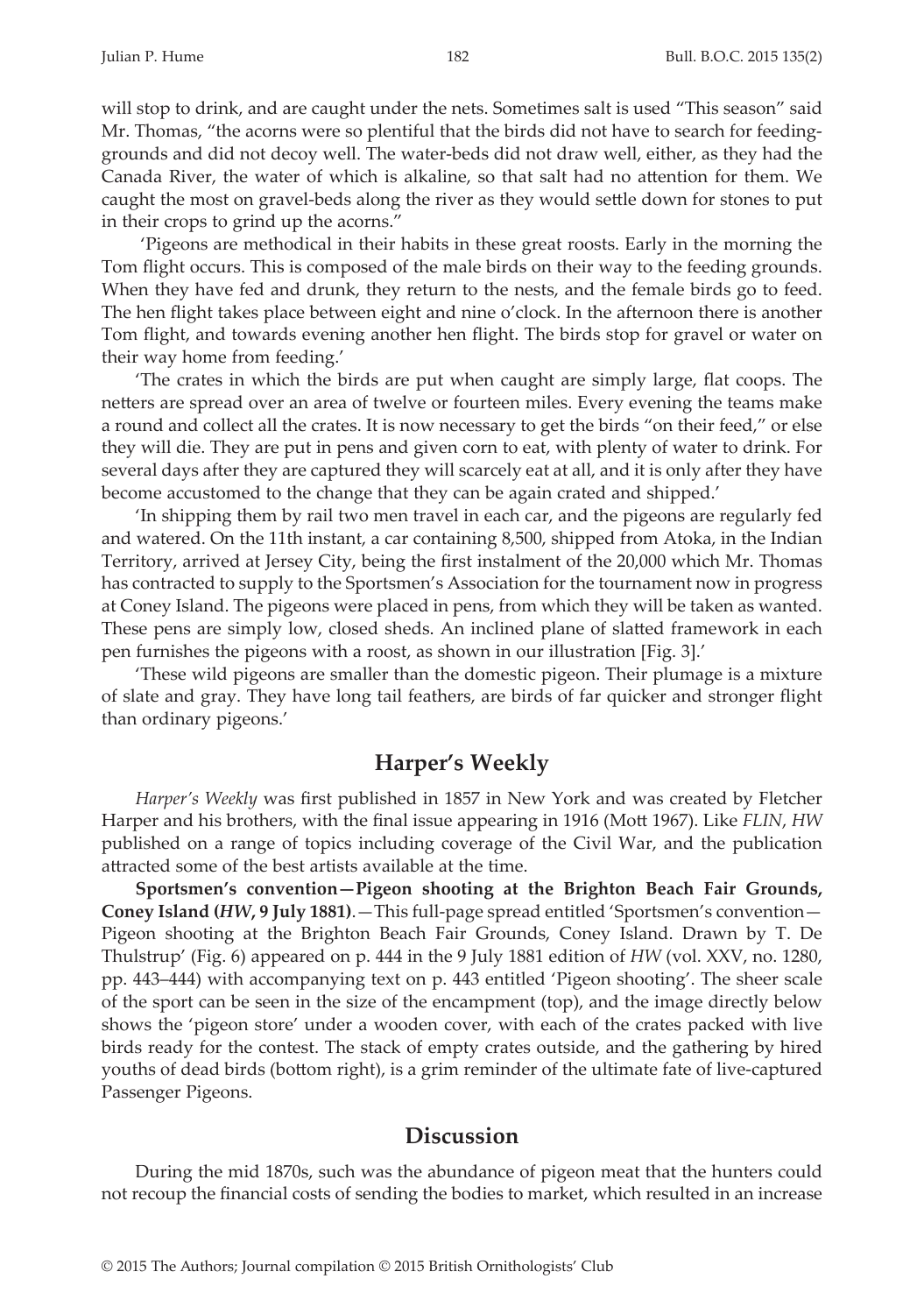of trapping live birds (Schorger 1955). Furthermore, the number of professional 'pigeoners' (Fig. 6), who pursued the pigeons year-round, had doubled from 600 in 1874 to 1,200 by 1881 (*ibid*). The scale of live-trapping is also appreciated by statistics taken from the plundering of the last great colonial concentrations. Of an approximate 1,107,866 birds taken dead or alive in 1878 from the last great nesting at Petoskey, Michigan, from smaller colonies at Boyne Falls and Cheboygan, plus an estimate of 100,000 at other points, the number of live birds taken for sport was 252,466 (Mitchell 1935: 143), or one-quarter of all birds taken.

In the mid 1870s, public protest against trap-shooting commenced in earnest (Schorger 1955). The birds suffered terrible treatment before being let loose as living targets on the shooting ranges. Many were weakened and unable to fly properly or had sustained head and wing injuries due to cramped cages, only to be killed by the gun once released (*ibid*). Furthermore, few pigeons escaped alive, as any making their escape were picked off by boys and others with their guns waiting around the tournament perimeter (Dury 1910). By the late 1880s, pigeon trapping for the shooting industry was in decline, but had not been fully abolished (Schorger 1955). It only ceased when no more pigeons were available.

The *FLIN* article shows that (in 1881) it was still possible for 'pigeoners' to supply thousands of live birds to the sporting industry in New York state, and other concentrations were also exploited during the following few years (Schorger 1955, Greenberg 2014). These flocks were still enormous, but subsequent colonies never reached former densities, with the last being recorded in 1889 (Greenberg 2014); by the mid 1890s the pigeon was probably effectively extinct as a wild breeding bird.

Why did the Passenger Pigeon disappear when all other gamebirds survived? Several reasons have been put forward for this dramatic decline (see Blockstein & Tordoff 1985, Butcher 1992, Blockstein 2002 for a comprehensive study). The answer appears to lie in its unusual ecology. Evidence suggests that almost the entire population periodically concentrated in a very few places (Hume & Walters 2012), and that these were subject to intense exploitation. Furthermore, Blockstein & Tordoff (1985: 850) strongly argued that the collapse from incredible numbers to functional extinction over a 20-year period, (about twice an individual's lifetime), was because of the almost complete prevention of successful reproduction. There is no species, however abundant, that can survive perpetual, uncontrolled persecution in which the killing of adult birds far exceeds fecundity, i.e. 'blitzkrieg effect'. To add to the bird's misfortune, Passenger Pigeon occupied a part of the USA that, although vast, was inhabited by a rapidly increasing human population. With the odds so steeply stacked against it, there can be no real surprise that the Passenger Pigeon disappeared in such a short space of time.

The text that accompanied the *HW* 1881 article sums up the attitude of association members who took part in a wild pigeon (Passenger Pigeon) shooting tournament organised by the Annual Convention of the New York State Association for the Protection of Fish and Game. In defence of the tournament, the organisers provided the following statement:

'Those whose knowledge of this association is limited to the reports of its annual conventions are likely to form an erroneous impression of its character and purposes. It has an important function, and one which it has exercised greatly to the benefit of the community – the enforcement of the laws of the protection of fish and game in this State, without which our rivers, streams, fields, and forests would cease in a short time to be sources of food supply.'

The *HW* text suggests that any conservation role of the Association was strictly utilitarian; either they did not care about Passenger Pigeon because of its pest status,